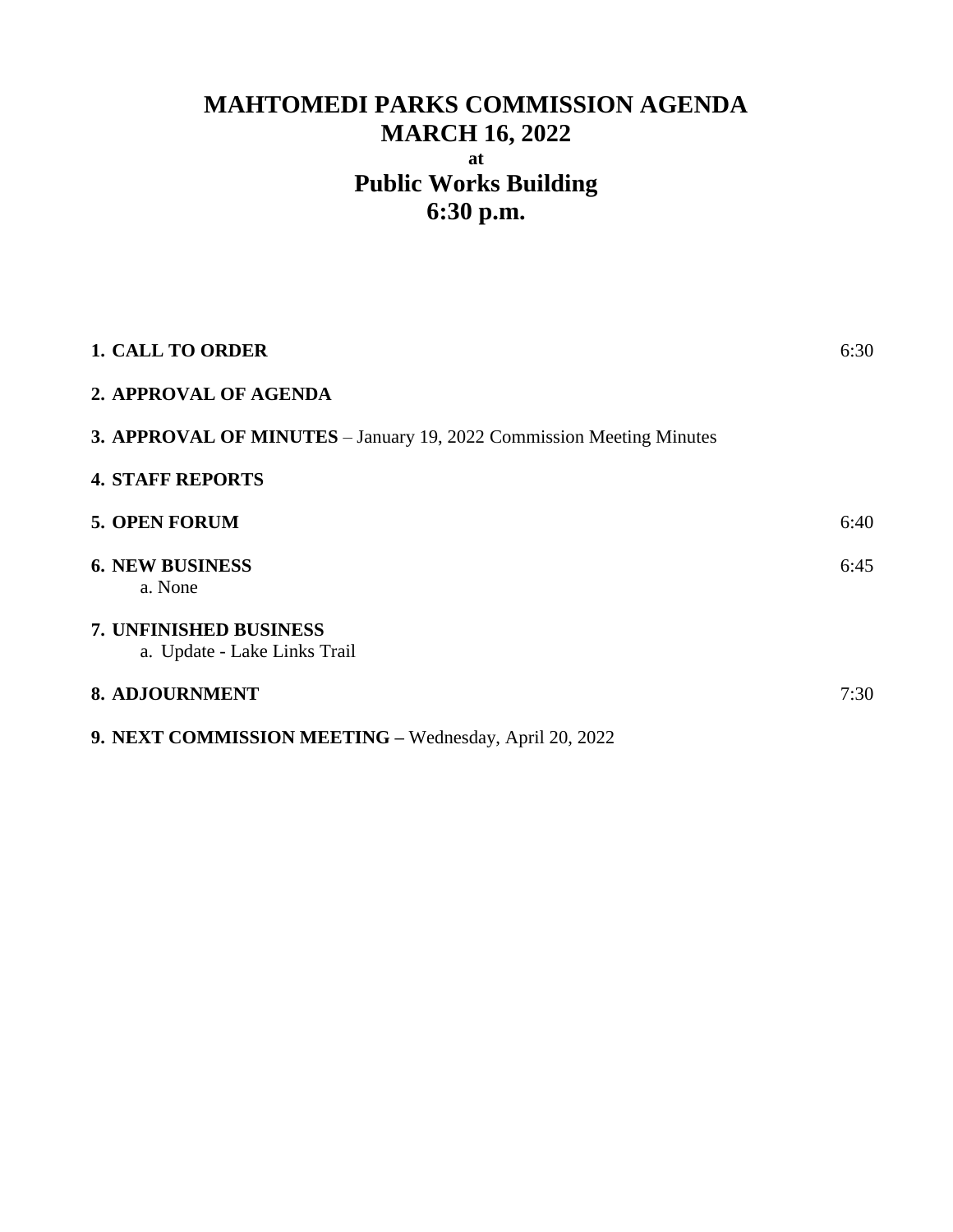| TO:      | Chair Charlie Lindberg<br>Members of the Parks Commission               |
|----------|-------------------------------------------------------------------------|
| FROM:    | Bob Goebel, Public Works Director<br>Jeannie Novak, PW Office Assistant |
| DATE:    | March 10, 2022                                                          |
| SUBJECT: | PARKS COMMISSION MEETING OF MARCH 16, 2022                              |

A meeting of the Mahtomedi Parks Commission will be held at Public Works on Wednesday, March 16, 2022 at 6:30 p.m. Please contact Jeannie Novak or myself if you will not be able to attend this meeting. The following items are in order for consideration at that time.

## **APROVAL OF AGENDA**

The agenda, as presented or modified, is in order for approval by the Commission.

## **APPROVAL OF MINUTES**

The minutes of the January 19, 2022 Park Commission meeting are attached for your review. These minutes, as presented or modified, are in order for adoption by the Commission.

## **STAFF REPORTS**

## **OPEN FORUM**

Commission members wishing to address items not on the agenda or suggest items for future discussion may do so at this time.

#### **NEW BUSINESS**

None

# **UNFINISHED BUSINESS**

a. Update – Lake Links Trail